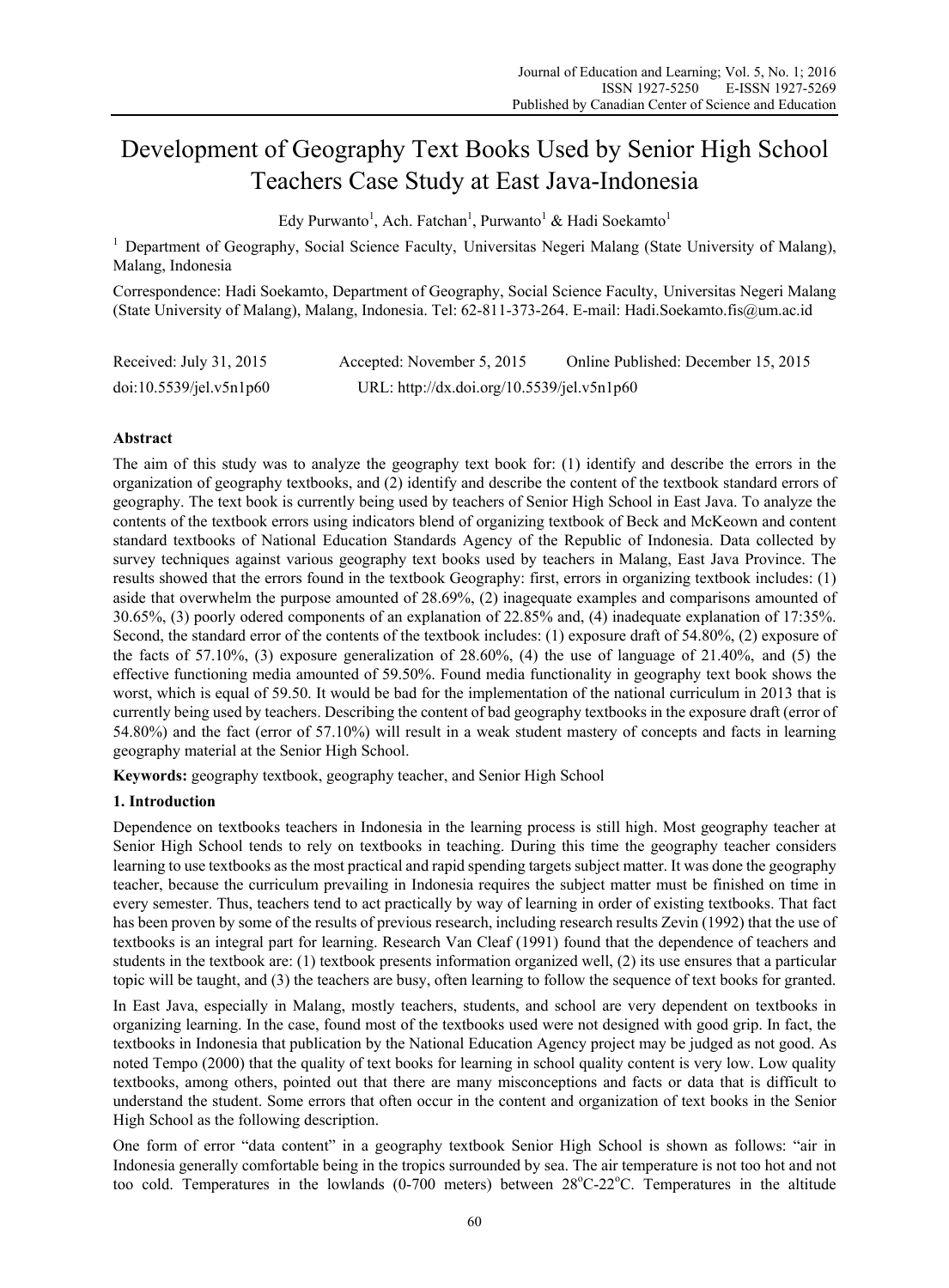(700-1500 meters) between  $22^{\circ}$ C-17<sup>o</sup>C. In mountainous areas (1500 to 2500 meters) the air temperature is between 17°C-11°C. Temperatures as above generally very pleasant man". Misunderstanding the text content is indicated for sorting temperature of 28°C-22°C, 22°C-17°C and 17°C-11°C. Supposedly, the tropics such as Indonesia, the difference in air temperature is based on elevation with detail as follows: lowland 0-300 meter temperature between  $33^{\circ}$ C-27<sup>o</sup>C; at an altitude of 300-900 meters temperature of  $27^{\circ}$ C-21<sup>o</sup>C; altitude of 1800-2700 meters 15°C temperature -9°C; 2700 to 3600 meters altitude 9°C-3°C temperature; altitude of 3600-4500 meters 3°C-3°C temperature; and  $4500 - 5400$  meters  $-3^{\circ}$ C $-9^{\circ}$ C temperature (Gritzner, 1989; in Usman, 1997).

Form of error associated with the "concept" on a geography textbook Senior High School was found as shown in the following example: "Coal is the youngest of peat. Older than peat is lignite, and coal. Then graphite as a material for pencil. The oldest is a diamond". As we know that young or old age chronology of coal as it does not have the theoretical basis and impressed personal opinion. The concept of peat and diamonds are wrong, because peat and diamonds are not part of the coal. Thus, it is understood that coal is the youngest and the oldest peat is a diamond, it is a form of conceptual errors.

Shape errors of "generalization" in geography textbooks Senior High School was found as seen in the following example: with such an ideal temperature, as described above, the Indonesian population can carry out activities in a longer time each year. Unlike the one in the desert or in the desert of ice. This conclusion is not right, the temperature does not exactly make people work longer, because of the short length of time for a job depends on the type of work. Farming for instance, at a certain time after planting farmers are often unemployed, except for having a second job. In addition, comparison of temperature in Indonesia with in the desert and the ice field completely irrelevant, because the comparison is too extreme. Ultimately difficult to understand by the students.

Misapplication "language" in geography textbooks Senior High School among others are found as in the following example: "Nickel is used as a mixture of iron to improve the quality of the iron itself, or making steel. Used as a metal coating is so shiny and rust resistant". The phrase "Used as a metal coating is so shiny and rust resistant" indicates a form of language errors, because it does not have a subject. In geography textbooks Senior High School is often found paragraphs comprising one short sentence. In the case, should one paragraph contains an idea that consists of a few sentences.

Various errors are found in the presence of geography textbooks in Malang shows that textbooks are less worthy to wear the teachers. That's because, a good textbook will give good influence learning outcomes, and vice versa, the less good textbook will give pangaruh bad for student learning outcomes. As noted Gibson (1980) that the content of the material and content of the text in a book organized poorly, if used for an learning, faster missing compared to when the content material is well organized. Empirical evidence suggests that the organization of teaching materials are carried out according to the elaboration of the model can enhance significant learning gains (Degeng, 1988).

In a matter of learning geography at the Senior High School, malakukan observation of drawings, photographs, models, maps, and the like are done in the classroom (indoor study) is of interest to students. However, the observation field (outdoor study) can make an impact on the activity and creativity of the students in learning. That's because the students do direct observation of the event or events that actually occurred in the field (Fatchan & Purwanto, 2008). This is in line with the characteristics of the subject matter of Geography that is much related with concrete concepts and facts within the everyday life of students. Outdoor learning through the study is one of the implementation of the scientific model of learning that takes into account local keraifan. The involvement of local wisdom to make the acquisition of a positive learning who can understand the social values of the local culture that exist in the life of the individual concerned (Fatchan, Soekamto, & Mustafa, 2015). Imlementasi such learning takes a sequence of phases of activity. Stage of the learning activities as follows: (1) observe; (2) classify; (3) communicate; (4) measures; (5) projects; and (6) concluded; and (7) write a report on the results of studies (Bruner, 1978; Gage & Berliner, 1985).

Outdoor learning Geography study on some of the topics will be the motivation and involvement of the student in understanding abstract concepts, concrete concepts and facts through the learning experience obtained directly in the field. Thus, learning can improve learning outcomes that can be measured concretely and precisely. Such measurements, as also confirmed by Chen (2014) to measure the status of the development of the quality of education in primary and secondary schools in China that the valuation model has good diagnostic functions which according to the actual function. It was, as students learn directly related to the environmental context about the lives of students (Nurhadi, 2002; Rostana, 2002). Learning occurs when changes in student behavior can be observed directly by the teacher. Thus, the learning patterns such teachers act as mentors, facilitators, motivators, and at the same time evaluator directly. In learning the teacher invites students to perform outdoor study, giving the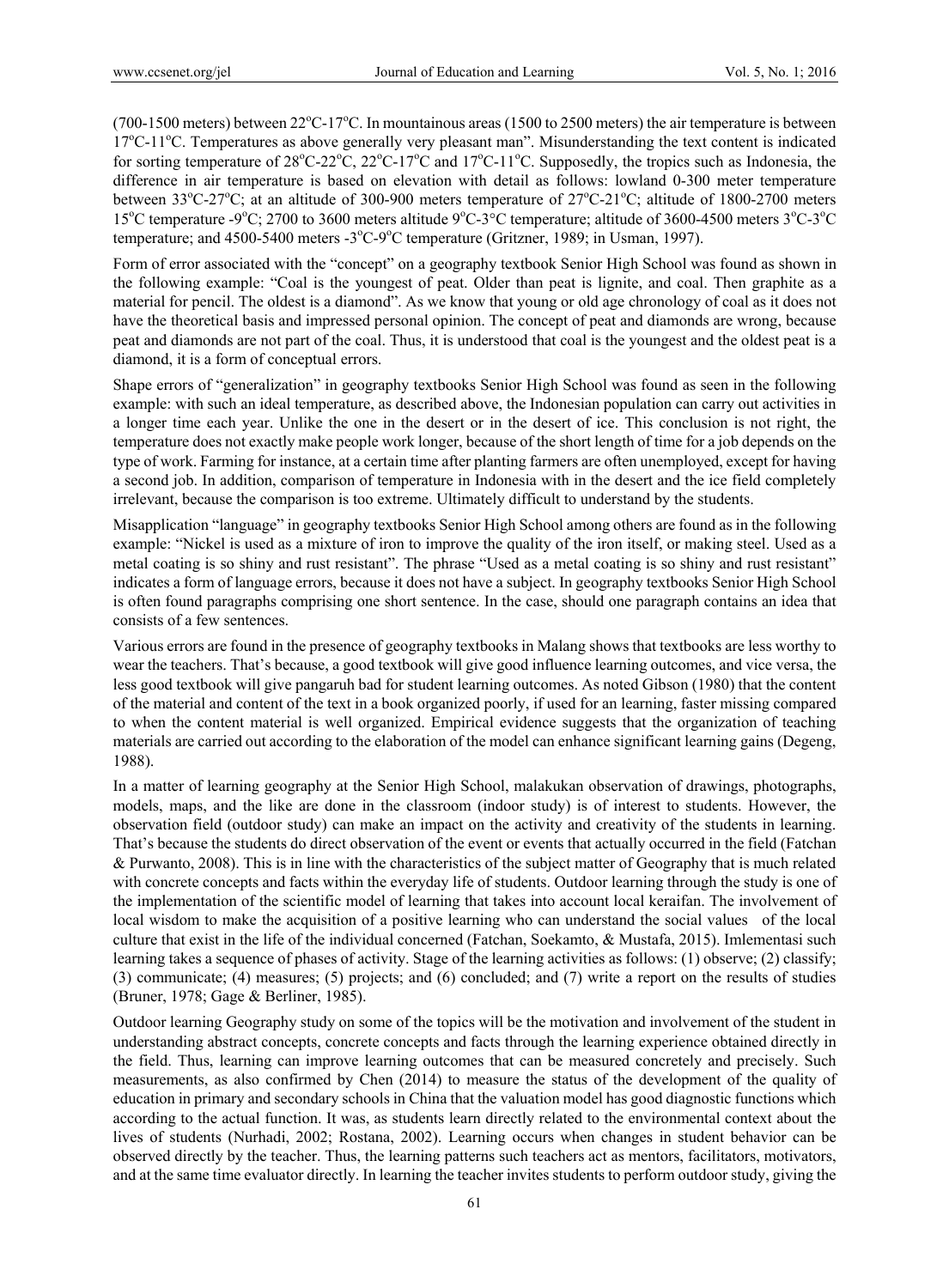freedom of students to develop cognitive, affective, and psychomotor in him (Yager & Huang, 1994; Woods, 1996; Rostana, 2002).

Based on the above description, it would require an analysis of the various geography text books used by teachers in Senior High School. Analysis directed at a variety of institutional shortcomings and the contents of the textbook. Based on the weaknesses will be exploited as an improvement in the geography text book Malang region in particular and Indonesia in general. It is very necessary because a good organizing textbook allows students to understand the subject matter (Beck & McKeown, 1988). Furthermore, the content of the material in the standard text book makes easy to understand and "right" in the acquisition of knowledge that is understood by the students. Textbooks good, if in reading the book provides the opportunity for students to observe, ask, try, reason, and communicate as recommended by the Indonesian National Curriculum in 2013 (National Education Standards Agency of the Republic of Indonesia, 2014). Therefore, the purpose of this research is to survey the various Geography textbooks used by teachers in the Senior High School in Malang. The goal is to identify the weaknesses or faults organization and content of the textbook.

#### **2. Methods**

This study used survey method. Survey conducted on a variety of classes XI Geography textbooks used by teachers in Senior High School and equal in Malang, East Java. The goal is to identify the weaknesses or errors organizing and contents of Geography textbooks used by teachers in Senior High School. To measure the quality of the organization of the textbook use indicators recommended by Beck and McKeown (1988), namely: (1) aside that overwhelm the purpose, (2) inagequate examples and comparisons, (3) poorly odered components of an explanation and, (4) Inadequate explanation. While standards for measuring the quality and content of textbooks using the indicators issued by the National Education Standards Agency of Indonesia (2014), namely: (1) the effective functioning of the media, (2) exposure of the facts, concepts, generalizations, and (3) language. The survey was conducted in Malang include Malang, Batu and Malang East Java Province. The number of schools who responded determined in proportion of 15% of existing schools. Accordingly, the number of respondents as follows: a total of 18 schools Malang, Batu number 7 school, and Malang some 10 schools. Each respondent was taken by 2 pieces of text books which became the main grip teacher. Thus, each study site found the number of respondents as follows: (1) Malang number of 18 x  $2 = 36$  samples, (2) Batu number 7 x  $2 = 14$  samples, and (3) Malang number of 10 x 2-20 samples. Data were analyzed using percentage table and further explanation is given in the form of a meaningful narrative.

## **3.Research Result**

#### *3.1 Research Related Organizing Geography Textbook*

The results show that the error organizers Geography Class XI textbook in Senior High School, shows the following.

| No. Aspects Errors /Location                  | Malang Regency | Batu City | Malang City | Average $(\% )$ |
|-----------------------------------------------|----------------|-----------|-------------|-----------------|
| 1. Aside that overwhelm the purpose           | 37.50          | 28.57     | 20.00       | 28.69           |
| 2. Inagequate examples and comparisons        | 31.25          | 35.71     | 25.00       | 30.65           |
| 3. Poorly odered components of an explanation | 25.00          | 28.57     | 15.00       | 22.85           |
| 4. Inadequate explanation                     | 15.63          | 21.43     | 15.00       | 17.35           |
| Average Errors                                | 27 34          | 28.57     | 18.75       | 24.89           |

Table 1. Percentage error organizing textbooks

Based on data in Table 1 above shows that the biggest mistake organizations Class XI textbook Senior High School is on the aspect of "inagequate examples and comparisons". The error indicates a figure of 30.65%. Overall the average error of the textbook shows by 24.89%. Furthermore, attractive smallest error is found in the city of Malang, which amounted to 18.75%.

Errors aspect "inagequate examples and comparisons" showed the greatest percentage, it is shown by the fact that the Class XI textbook does not show photos or images that may dikomparasikan. However, tend to show data, images, or photos are monotonous and ignores the principle of interrelation, descriptive, distribution, and korologi that should appear in the eleventh grade geography textbook. Examples of errors it looked as follows. First, the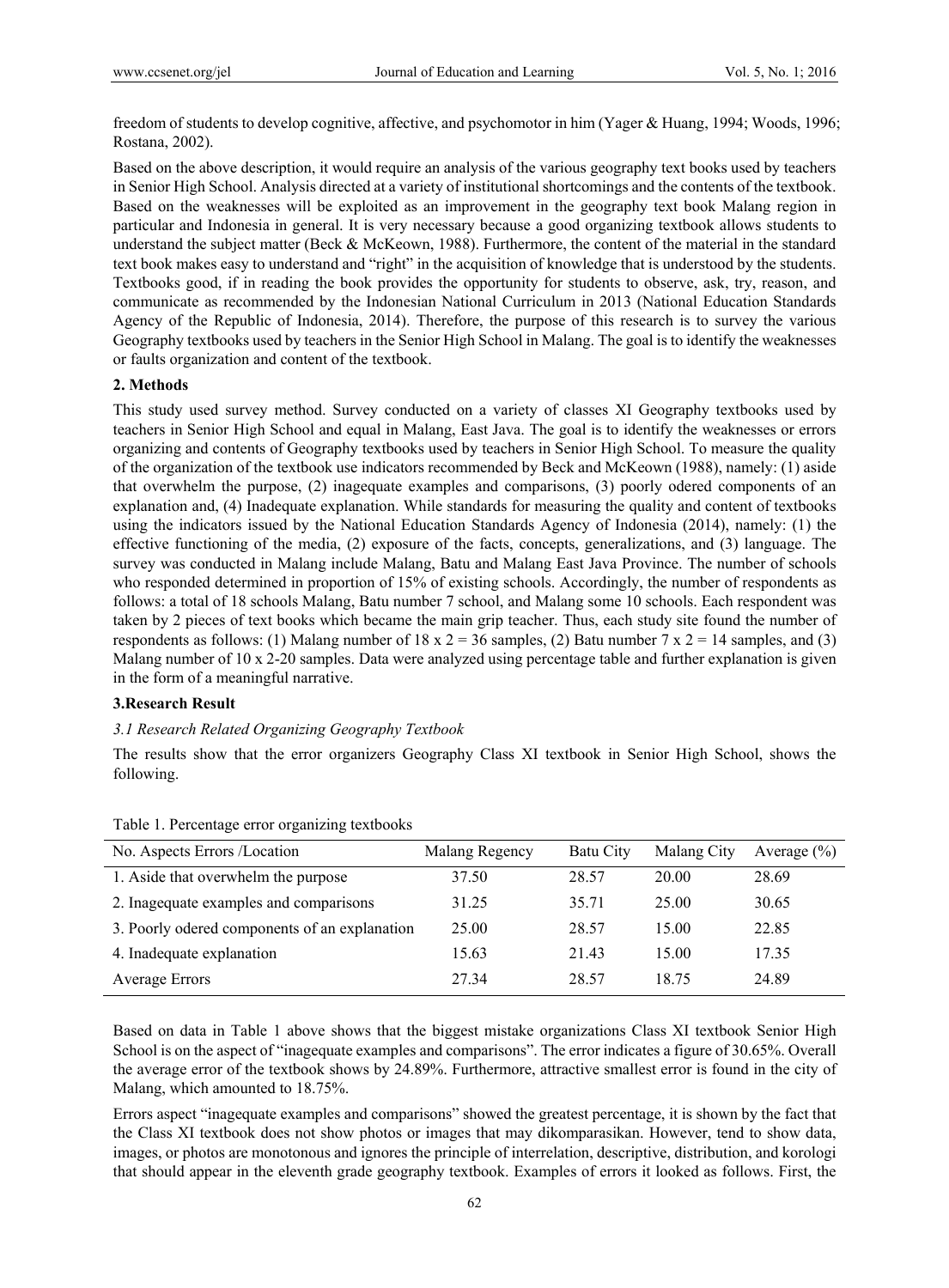principle of interrelation is a principle that emphasizes the causal relationship in any event geosphere. Interrelation principle aims express the relationship of physical antarfaktor geographic, human antarfaktor, and between physical factors of geography with the human factor. Through such an interrelation relationship, students are expected to be able to reveal the characteristic symptoms or geography facts in a particular place or region. In the eleventh grade Geography text book is exemplified that the floods that occurred in the Solo River Basin due to interruption of balance of natural and human factors. Factors that could cause flash floods caused by illegal logging, heavy rainfall, slope, and arrangement of space that is not appropriate. Errors encountered is that in the Bengawan Solo Watershed illegal logging is not possible, because in this area there are no forests and no incident of illegal logging.

Second, the descriptive principle is the principle of Geography study aimed to provide a more detailed picture of the phenomenon being studied. This principle can be implemented not only through words or maps. However, it should be done through understanding or study of charts, graphs, and tables. Forms of description can give an explanation and clarity about what is being learned or are being investigated. Errors that were found are: flooding in the Bengawan Solo Watershed in East Java which has a number of casualties death, injury, loss of property and loss of items. In the analyzed text book is not presented photos or table on flooding and damages caused by the floods in the Bengawan Solo Watershed in East Java.

Thirdly, the principle of distribution is the symptoms and facts pertaining the geography of human life to the existence of natural resources that are scattered on the earth's surface. Distribution is uneven from one region to another. By observing the various spread of symptoms and the facts of geography on the map or in the real world students will be able to uncover the relationship between each other. Errors were encountered that in the textbooks analyzed not presented pictures, maps pesebaran position volcanoes and volcanic activity data that exists in Indonesia. However, only provides an explanation of positive effects and negative effects of volcanic eruptions.

Fourth, korologi principle is the principle of a comprehensive study. This principle is important for geography materials Senior High School. On the principle of korologi symptoms, facts, and issues from the perspective of geography spread, interrelation and interaction in space. Factors cause and effect of the occurrence of a symptom and the problem always occurs and can not be removed from time and space. Space and time provide the characteristic symptoms of unity, the unity of functions and unity of form. Errors were found in the analyzed text book is not presented map, when explaining about the flood. In the book is not displayed map tografi, location of the height, geomorphological conditions, rainfall, land use patterns, cultural, and slope.

## *3.2 Research Related to the Content Standard Textbook Geography*

The analysis showed that the standard error of the content of textbooks Geography Class XI at the Senior High School, shows the following.

| No. Aspec of Errors/Location          | Malang Regency | Batu City | Malang City | Average $(\% )$ |
|---------------------------------------|----------------|-----------|-------------|-----------------|
| 1. Exposure concept                   | 53.10          | 56.50     | 55.00       | 54.80           |
| 2. Exposure fact                      | 56.10          | 56.50     | 55.00       | 57.10           |
| 3. Exposure generalization            | 25.00          | 35.70     | 25.00       | 28.60           |
| 4. The use of language                | 22.80          | 21.40     | 20.00       | 21.40           |
| 5. Effective functioning of the media | 61.40          | 57.10     | 60.00       | 59.50           |
| Average Errors                        | 43.70          | 45.40     | 43.00       | 44.30           |

Table 2. Percentage error content standards textbooks

Based on the findings of the data content as the standard error in Table 2 above shows that the biggest mistake the contents of Class XI textbook Senior High School is on the aspect of "exposure to the fact". The error indicates a figure of 57.10%. However, encountered some excess in the level of "organizing" the contents of the textbook. Excess exposure indicated that among other "facts" are often associated with local knowledge in the context of student life. Thus, students tend to be easier to make a generalization when reading the text.

When viewed as a whole, the average error shows the contents of the textbook of 44.30%. However, the smallest error encountered on aspects of language use which is equal to 21: 40% and amounted to 28.60% of generalization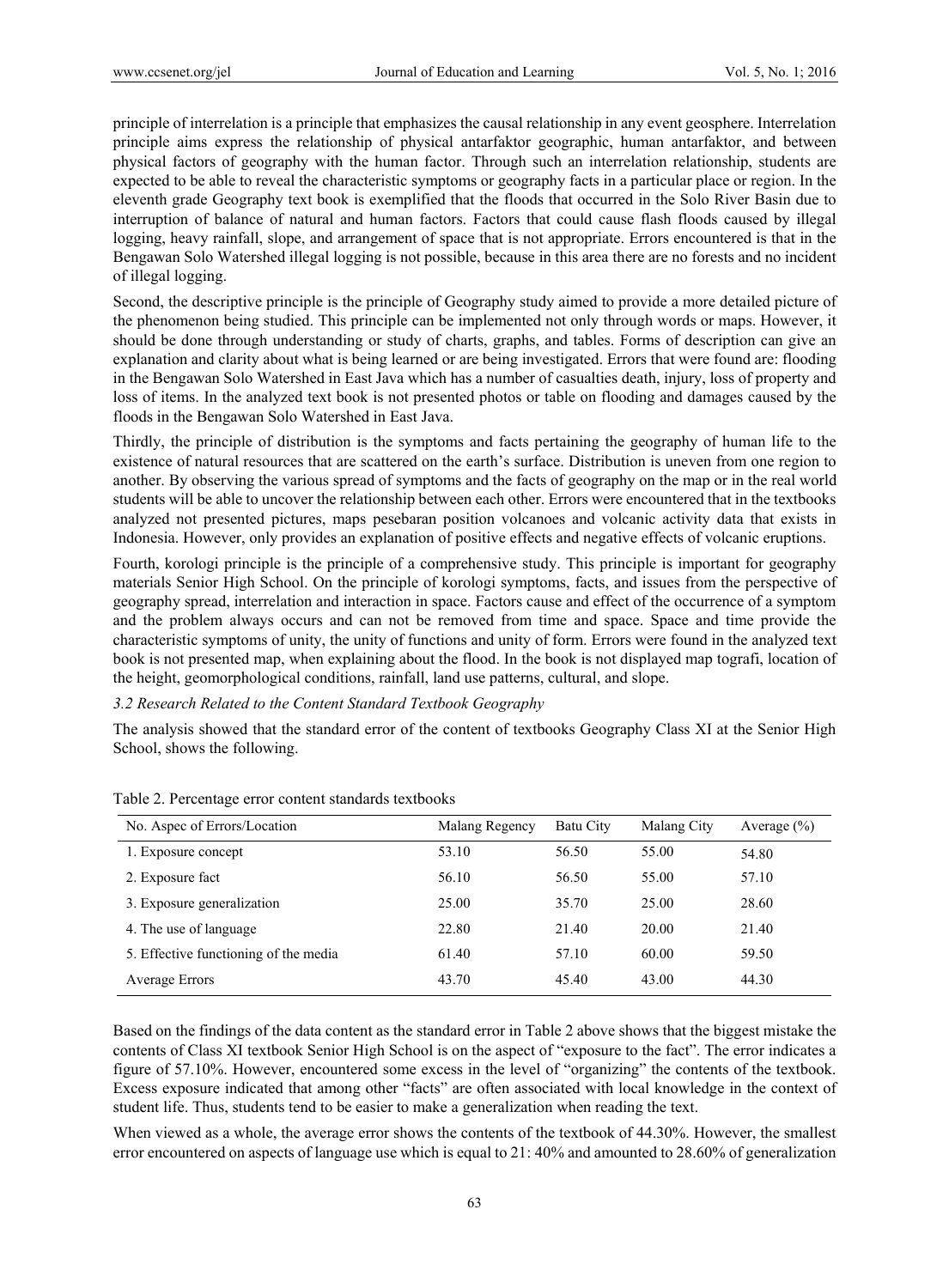error. Furthermore, in some detail the spread of errors concepts, facts, generalizations, language and media functions on any teaching materials can be seen in Table 3 below.

Table 3. Frequency errors concept, fact, generalizations, language, and media in the geography text books of Senior High School

| No. Materials                              | Total     |         | Frequancy Error |                |          |                |
|--------------------------------------------|-----------|---------|-----------------|----------------|----------|----------------|
|                                            | Copetence | Concept | Fact            | Generalization | Lenguage | Media          |
| 1. Basic Knowledge of Geography            |           |         |                 |                |          |                |
| 2. Study geography in studying<br>the 7    |           | 3       | 4               | $\overline{2}$ |          | 5              |
| phenomenon of Geosphere                    |           |         |                 |                |          |                |
| 3. The relationship of man and the 6       |           | 6       | 6               | 3              | 1        | $\overline{c}$ |
| environment as a result of the dynamics of |           |         |                 |                |          |                |
| the lithosphere                            |           |         |                 |                |          |                |
| 4. Understanding the dynamics of planet 5  |           | 1       | 4               | $\mathbf{0}$   |          |                |
| Earth and the solar system                 |           |         |                 |                |          |                |
| 5. The relationship of man and the 6       |           | 6       | 4               | 4              | 4        | 6              |
| environment as a result of the dynamics of |           |         |                 |                |          |                |
| the lithosphere                            |           |         |                 |                |          |                |
| 6. The relationship of man and the 6       |           | 4       | 1               | $\theta$       |          | 3              |
| environment as a result of atmospheric     |           |         |                 |                |          |                |
| dynamics                                   |           |         |                 |                |          |                |
| 7. The relationship of man and the 7       |           | 2       | 2               | 3              |          | 4              |
| environment as a result of the dynamics of |           |         |                 |                |          |                |
| the hydrosphere                            |           |         |                 |                |          |                |
| 8. Mitigation and adaptation to natural 5  |           | 1       | 3               | $\mathbf{0}$   | 0        | 4              |
| disasters                                  |           |         |                 |                |          |                |
| Total                                      | 42        | 23      | 24              | 12             | 9        | 25             |
| The percentage of errors                   |           | 54.80   | 57.10           | 28.60          | 21.40    | 59.50          |

Based on data from Table 3 that most errors contained on the media function by 59.50%. Subsequently, followed by errors of fact by 57.10% and by 54.80% misconceptions. While the language errors and generalization is relatively low, amounting to 28.60% and 21.40%. The conditions reflect that in perngorganisasi Senior High School Geography text book still contained many errors about the function of the media, facts, concepts, language, and generalization. On that basis, then a geography teacher in using text books should need to assess in advance in advance, before the text books is delivered to students.

The size of the assessment is based on the standard text book issued by the National Education Standards. Results of the study of geography text books in Senior High School Malang East Java showed: **First**, Components of feasibility of contents are: (1) Description of conformity with respect to the competence of the parent and basic competence. Data value indicates that the average 8.50 suitability of the material with The Competence of the Parent and Basic Competence is appropriate. That is the subject matter of Geography in Senior High School most of the contents of the book already contained in the text; (2) The accuracy of material, accuracy value of 7.00 indicates that overall accuracy is good. However, the truth of the components and concepts presented ketepan still need to be addressed; (3) Currentnest, value of 6.33 based on the results of the category of textbooks is quite good. Nevertheless, there is still need improvement on recency examples and references; (4) Growing spiritual attitude, value of 4.00 that means the values of spiritual attitudes in textbooks Geography exsplisit not appear; (5) Growing social attitude, value of 4.00 that means the task is still not applicable to the living environment of students. That is not entered a local wisdom in the lives of students; (6) Developing skills, value of 5.00 that means geography skills still not been applied cognitive ability, so it needs to be developed a task/material constructive "geography skills"; (7) Knowledge to develop insight, value of 5.00 that means assessment study of aspects of spiritual attitudes, social skills, and the development of insight knowledge is still lacking.

**Second**, aspect of presentation as showed: (1) Presentation techniques, component presentation technique is good because the score had reached 7.25. However, in this component still needs to be improved; (2) Presentation of supporting materials, component presentation of the material supporting the average value of 8.14. It means indicates that the component is in the category has been good; (3) Presentation of learning, the presentation aspect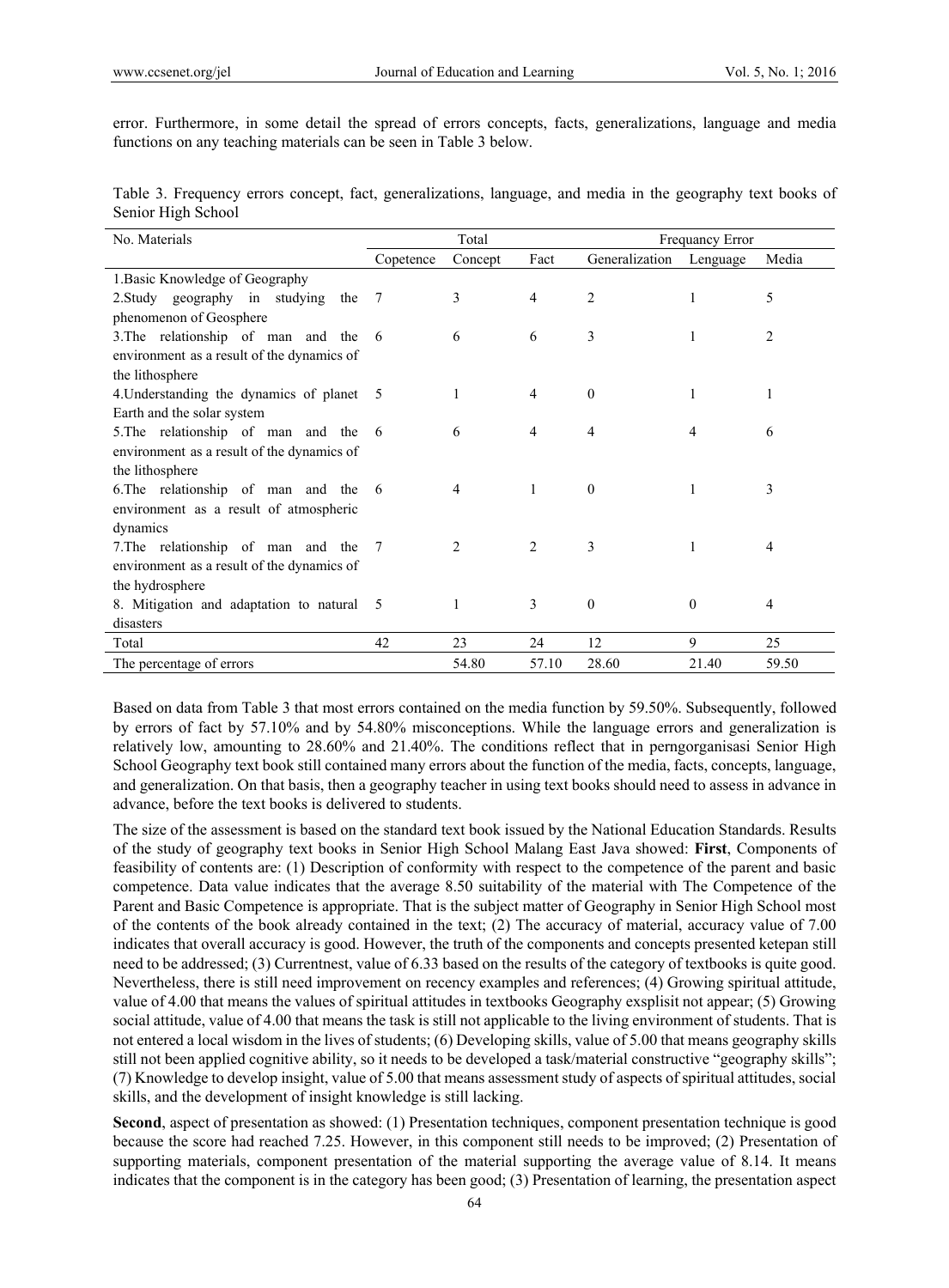of learning got an average score of 6.16. This means that despite being in either category, but still need for improvement.

Based on these results indicate that the weakness of the text books in the National Curriculum Geography Indonesia lies in the following components: (1) growing spiritual attitude, (2) foster social attitudes, and (3) foster "geography skills". Where each of these components has a score of 5 to the bottom. This means that by the National Education Standards on these components are still in the category of "less". While the remaining components on average  $\geq 6$  is considered "good". However, the components that have been well does not mean there have errors. If viewed in detail on these components still have errors. Ere is what can be improved by using pengorgnisasi text books.

#### **4. Discussion**

The results showed that in textbooks on geography Senior High School encountered a lot of mistakes. Most errors occur in the function of the media. Media function in the textbooks are not effective and do not support the description of the material. Form errors were found: (1) there is no media to support the explanation of the material, (2) the media is there but do not function effectively, and (3) the placement of media that is not right. In the case, the function of the media are a very important role in the implementation of the national curriculum in 2015. Mainly to build students' skills in understanding the material geography. The findings reinforce the results of research on teaching and learning of the new curriculum in Tanzania High School. The findings reveal that poor competency-based curriculum is implemented by teachers in Tanzania. That, indicated the majority of teachers do not understand the requirements of the new curriculum implementation (Komba & Mwandanji, 2015). The research findings also indicate that exposure error "fact" is very large, i.e., 57.1%. The fault shape in the form of exposure to theory presented in textbooks is not supported by the facts. In the case should have presented the facts of geography that supports the theory. The fact that it must diaparka such as data, graphs, tables, maps, photographs, charts, models and the like.

Exposure error "concept" in a geography text book shows very large: 54.8%. Examples of error was as follows: "The mountain is a mountain break at any time erupt and then break back. For example, Mount Ciremai and Kelud in East Java". On exposure to the concept shows not suitable to clarify the facts. Because the actual fact that Kelud is an active volcano. It can be seen that the fact Kelud often erupts. Until now Kelud continue to emit sulfur fumes from the crater. This error can result in the Geography textbooks Senior High School is not easily understood by students.

Based on these findings it can be said that the textbook Geography at Senior High School in the research area of less help students to learn geography. It can even be misleading knowledge of geography students. The research findings conflict with the demands of the National Curriculum of the Republic of Indonesia in 2013. Where in the curriculum is demanding incorporate local wisdom values of socio-cultural "culturally diverse". Context of such useful local knowledge for the students to understand the facts of life and the life of the various values. As noted by the research findings tedahulu Cotton (1991) and Fatchan et al. (2004).

The fact has very limited value against time, places, and events. While the concepts and generalizations have a wider transfer of value in helping people to discover new knowledge. The research findings show that the error "generalization" in a geography textbook in class XI is low. In other words, using such textbooks are basically students have a pretty good chance to find a "generalization". The finding new knowledge derived from the ability to create a "generalization" in a "bottom up" resulted in "longterm memory" stronger students. It happened because in textbooks (which are analyzed in this study) description often associated with the context of local knowledge around student life environment. This reinforces the findings of previous research in Zimbabwe that the high rate of employment of teachers applying the integrated curriculum seems to be a motivator. Curriculum and education is more beneficial for sustainable entrepreneurship development when learning is done in line with the context of student life (Dambudzo, 2015). However, the uniqueness of the findings of this research is in the context of local knowledge about the environment of student life as material for building concepts and generalizations in a matter of geography. That's the newness of this research.

Previous research findings explain that the role of learning in geography Senior High Schoool in Indonesia is still dominated by facts and concepts. While learning towards "finding" generalization is still very small (Purwanto, 1998; Purwanto, Sumarmi, & Amirudin, 2000). Conditions in the Geography textbooks Senior High Schoool such a result of student learning activities tend to memorize facts and concepts. Consequently occurring students proficient cognition but only weakly in attracting a concept and generalization. Gagne and Briggs call as students tend to understand the meaning of concepts and generalizations, but never use a rule to solve the problem (Gagne & Briggs, 1979). The research findings seem to support the notion that Gagne and Briggs.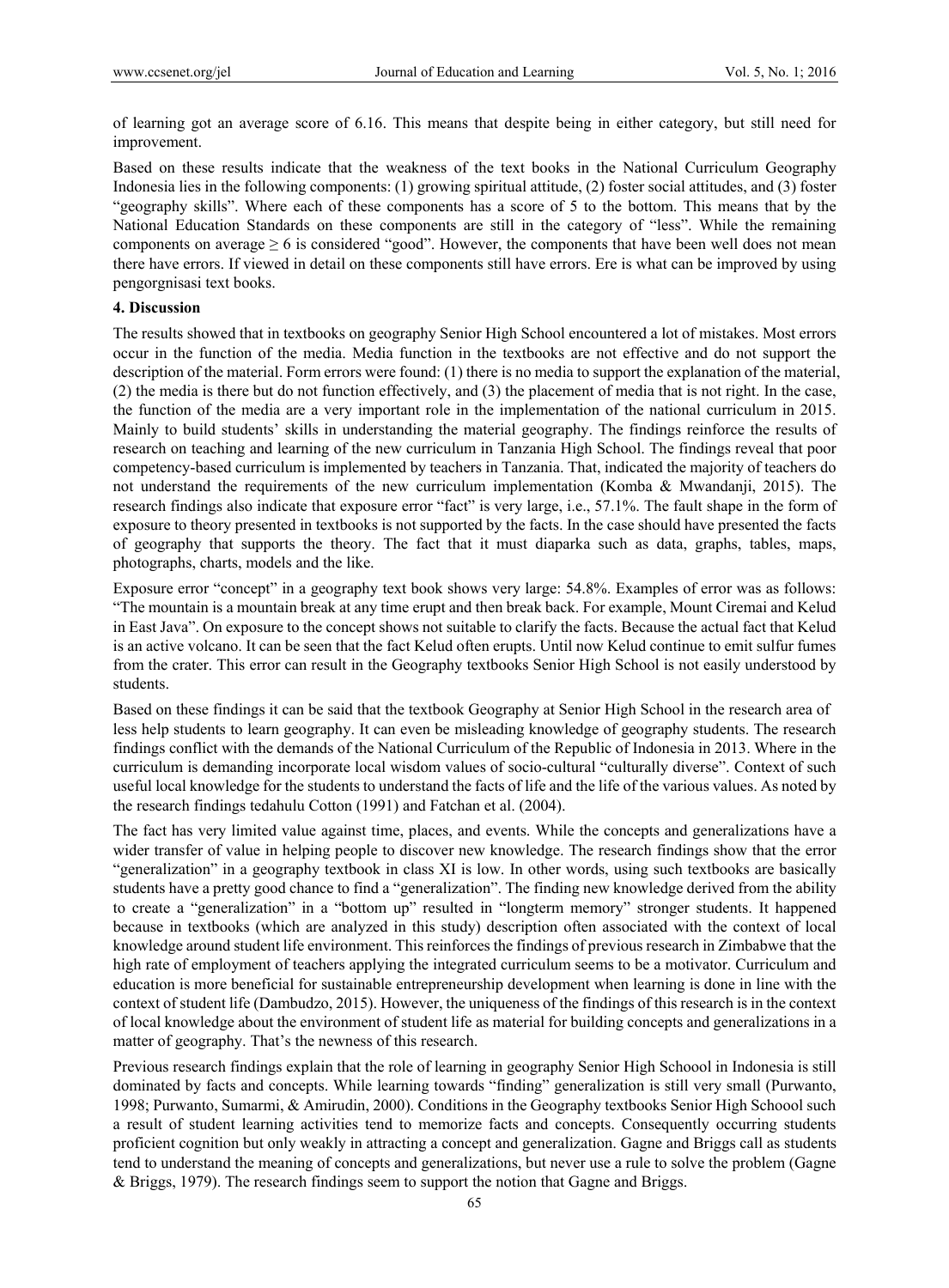In the IPS-Geography lessons in junior high schools, students are not required to learn all the facts about the place. But how do students get the information needed when studying a topic (Skeell, 1995). Therefore, that is widely used in the learning of IPS-Geography is maps, globes, and data to study somewhere. It is different when the material studied Geography at Senior High School. Senior in High School students are required to solve the phenomenon of the geosphere. In order to solve the phenomenon of the geosphere, the material presented in the textbook should be equipped with data. Exposure data in eleventh grade geography text book shows is still lacking. This means that the contents of textbooks are not yet fully encourage the students to study well (BSNP, 2014). In addition, a less obvious form of the command is also not equipped with data and facts. Likewise organizing the contents of geography textbooks in class XI shows many common weaknesses. In the case, the presentation of the contents of textbooks are organized has an important contribution to the quality of understanding (Beck & McKeown, 1988). Likewise factors and organizational structure of the reading material is an important factor in the ease of understanding the text book (Alexander et al., 1988). Various advantages of textbooks presented by the experts have not been found in geography textbooks studied in this research. It was a weakness and shortcomings which became the research findings, which need further study to improve it.

Observation of the facts in the form of drawings, photographs, data, and maps of the event that there is a very meaningful to student learning gains on the materials Geography. Utilization of the surrounding environment is very necessary for a learning process. It can enhance the creativity and student learning outcomes (Gage  $\&$ Berliner, 1985; Kunkel, 1975). This is reinforced by the findings, Fatchan et al. (2004) and Fatchan, Amirudin, and Utaya (2012) that the learning approach is based on the context of the environmental condition of student learning outcomes tend to be better. Observation of the student to the drawings, photographs, data, maps, and the like will be able to improve students' reasoning skills. Reasoning skills to make students be able to answer questions that require reasoning in solving scientific problems. This makes students understand the material provided and associate with problems in their environment, so that the learning outcomes they get into high (Amirudin, Fatchan, & Sumarmi, 2009). Lawson (1992) proved that the reasoning skills is the most consistent predictor of the learning outcomes than other variables such as style, cognitive, mental capacity, and fluid Intelligence. Learning to use a textbook with pictures, photographs, data, maps, and the like that are still lacking in the textbook geography into this research study. Nevertheless, described in the description contents of the textbook has the advantage that a lot of leads on the context of local knowledge around student life.

#### **5. Conclusion**

Errors were found in the textbook Geography class XI used by teachers in Senior High School include: First, the error in the organization of the textbook includes: (1) aside that overwhelm the purpose, (2) inagequate examples and comparisons, (3) poorly odered components of an explanation and, (4) Inadequate explanation. Second, the standard error of the contents include (1) the effective functioning of the media, (2) exposure of the facts, (3) exposure draft, (4) the exposure of generalization, and (5) language. Media functions less well in geography text book content resulted in the implementation of the national curriculum in 2015 is also not good. This is in line with the findings of research in Tanzania. Textbooks analyzed in this research that the description associated with the context of strengthening the local knowledge of students in the "find" generalization. Such findings complement the research in Zimbabwe that the continuity of entrepreneurship awake when learning is in line with the context of student life. Context of local wisdom that is presented in the form of drawings, photographs, data, and maps on some of the material in the text book which became the object of geography is very meaningful for the students' learning gains. These findings support several previous research such as Kunkel; Gage and Berliner; Lawson; Fatchan et al; Fatchan, Amirudin, and Utaya who noted that learning is based on the context of the environmental conditions and media images, photographs, data, maps, and the like results in student learning outcomes tend to be.

## **References**

Alexander, J. E. et al. (1988). *Teaching Reading*. Chicago: Scott, Foresman and Co.

- Amirudin, A., Fatchan, A., & Sumarmi. (2009). *The Outdoor Learning Study to Increase Activity and Results Students Learn Some Vital Lessons in the Area of Natural Disaster Prone*. Jakarta. Director General of Higher Education, The Republic of Indonesia.
- Beck, I. L., & McKeown, M. G. (1988). *Toward Meaningful Accounts in History Texk for Book*. Chicago: Scott, Foresman and Co.
- Chen, B. (2014). Constructing Assessment Model of Primary and Secondary Educational Quality with Talent Quality as the Core Standard. Canada. *Journal of Education and Learning*, *3*(4), 108-116. http://dx.doi.org/10.5539/jel.v3n4p108